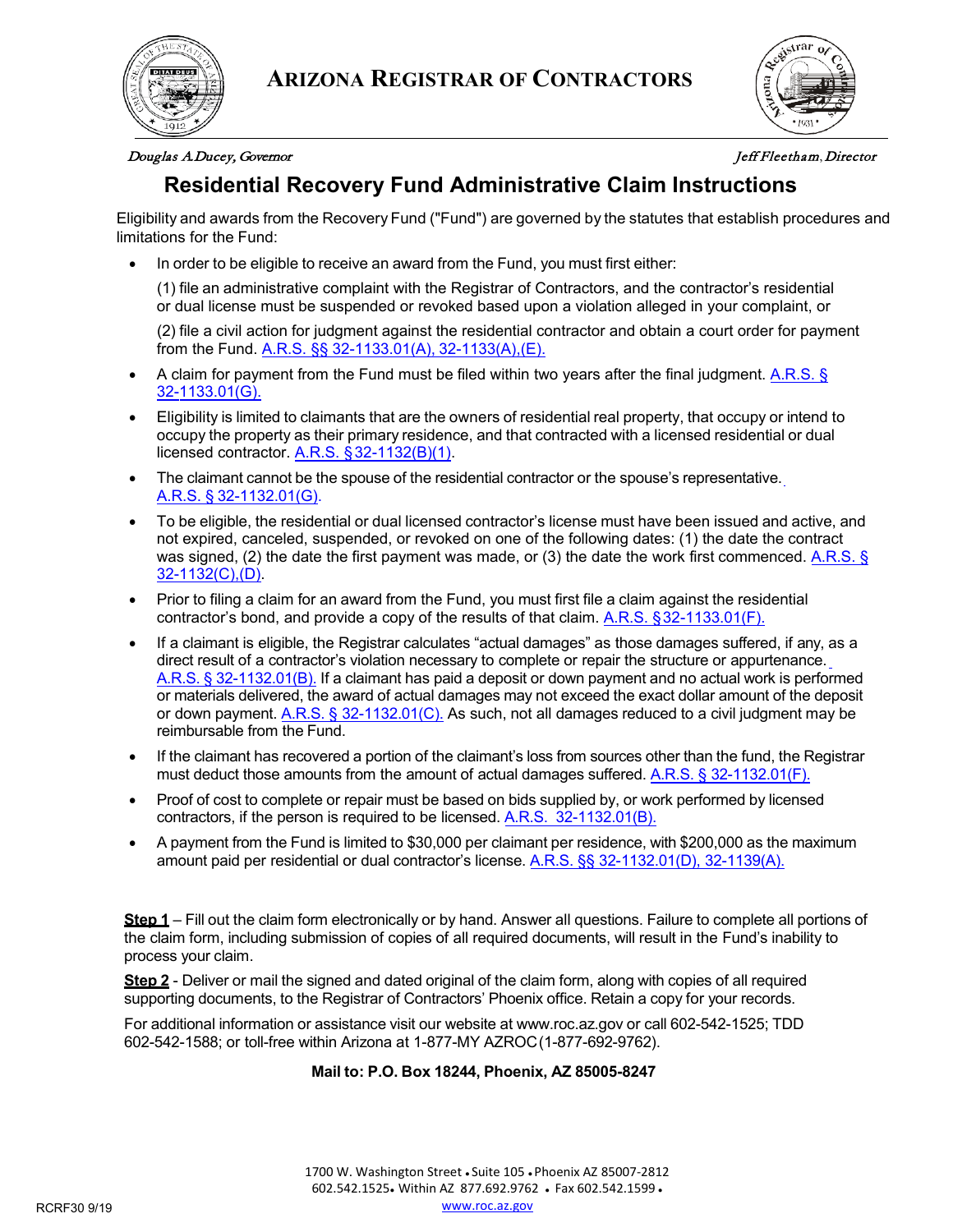



# **IMPORTANT: Failure to answer all questions or provide all required documentation will prevent the fund from processing your claim.**

Douglas A. Ducey, Governor Jeff Fleetham, Director

Recovery Fund Claim Number (for Registrar use

only)

| <u>documentation will prevent the fund from processing your claim.</u>                                                                                                                                                           |                   |                                               |                                                                        |                                                     |                                                         |                                                                               |                                                                                                                |                               |                                                        |                              |          |  |
|----------------------------------------------------------------------------------------------------------------------------------------------------------------------------------------------------------------------------------|-------------------|-----------------------------------------------|------------------------------------------------------------------------|-----------------------------------------------------|---------------------------------------------------------|-------------------------------------------------------------------------------|----------------------------------------------------------------------------------------------------------------|-------------------------------|--------------------------------------------------------|------------------------------|----------|--|
|                                                                                                                                                                                                                                  |                   |                                               | A. PERSON(S) INJURED FILING THE CLAIM                                  |                                                     |                                                         |                                                                               |                                                                                                                |                               |                                                        |                              |          |  |
| 1. Claimant's name(s):<br>2. ROC complaint number:                                                                                                                                                                               |                   |                                               |                                                                        |                                                     |                                                         |                                                                               | 3. Was contractor's license disciplined as a direct<br>result of your complaint?<br>Yes $\bigcap$ No $\bigcap$ |                               |                                                        |                              |          |  |
| 4. Claimant's mailing address:                                                                                                                                                                                                   |                   |                                               |                                                                        | 5. City:                                            | 6. State:                                               |                                                                               |                                                                                                                | $7.$ Zip:                     |                                                        |                              |          |  |
| 8A. Claimant's phone number:                                                                                                                                                                                                     |                   |                                               | 8B. Claimant's alternate phone number:                                 | 9. Claimant's E-mail address:                       |                                                         |                                                                               |                                                                                                                |                               |                                                        |                              |          |  |
| 10. Do you currently occupy or intend to occupy the subject properly as your primary residence Yes No<br>(The Registrar may require additional documentation to confirm that the property is or will be your primary residence). |                   |                                               |                                                                        |                                                     |                                                         |                                                                               |                                                                                                                |                               |                                                        |                              |          |  |
| Complete boxes 11-17 only if represented by an attorney in this claim:                                                                                                                                                           |                   |                                               |                                                                        |                                                     |                                                         |                                                                               |                                                                                                                |                               |                                                        |                              |          |  |
| 11. Attorney's name:                                                                                                                                                                                                             |                   |                                               |                                                                        | 12. Attorney's phone number:                        |                                                         |                                                                               | 13. Attorney's email address:                                                                                  |                               |                                                        |                              |          |  |
| 14. Attorney's mailing address:                                                                                                                                                                                                  |                   |                                               | 15. City:                                                              |                                                     |                                                         |                                                                               | 16. State:                                                                                                     |                               |                                                        |                              | 17. Zip: |  |
|                                                                                                                                                                                                                                  |                   |                                               | <b>B. CONTRACTOR INFORMATION</b>                                       |                                                     |                                                         |                                                                               |                                                                                                                |                               |                                                        |                              |          |  |
| 1. Licensed Contractor's name:                                                                                                                                                                                                   |                   |                                               |                                                                        |                                                     |                                                         | 2. ROC license number:                                                        |                                                                                                                |                               |                                                        | 3. Phone number:             |          |  |
| 4. Contractor's mailing address:                                                                                                                                                                                                 |                   |                                               |                                                                        |                                                     | 5. City:                                                |                                                                               |                                                                                                                | 6. State:                     |                                                        | 7. Zip:                      |          |  |
|                                                                                                                                                                                                                                  |                   |                                               | <b>C. CONTRACT AND JOBSITE INFORMATION</b>                             |                                                     |                                                         |                                                                               |                                                                                                                |                               |                                                        |                              |          |  |
| 1. Date of<br>contract:                                                                                                                                                                                                          | Verbal<br>Written | 2. Contract was:<br>3. Contract amount:<br>\$ |                                                                        |                                                     | \$                                                      |                                                                               |                                                                                                                | 4. Change order amount:<br>\$ |                                                        | 5. Total paid to contractor: |          |  |
| 6. Balance due on contract:<br>\$                                                                                                                                                                                                |                   | 7. Job Abandoned? Yes no<br>If yes, date:     |                                                                        |                                                     | 8. Date work started by original<br>contractor?         |                                                                               |                                                                                                                |                               | 9. Date work last performed<br>by original contractor? |                              |          |  |
| 10. Date of first payment to original<br>contractor?                                                                                                                                                                             |                   |                                               |                                                                        | 11. Jobsite address (where the work was performed). |                                                         |                                                                               | 12. City                                                                                                       |                               |                                                        | 13. State                    | 14. Zip  |  |
| 15. Has any of the work been repaired or completed by a new contractor(s)?<br>Yes $\bigcap$ No $\bigcap$                                                                                                                         |                   |                                               |                                                                        |                                                     |                                                         |                                                                               |                                                                                                                |                               |                                                        |                              |          |  |
|                                                                                                                                                                                                                                  |                   |                                               | D. MONIES RECEIVED FROM OTHER SOURCES (enter amount or "0")            |                                                     |                                                         |                                                                               |                                                                                                                |                               |                                                        |                              |          |  |
| 1. Contractor's bond:<br>Date filed claim against bond:<br>Total amount received: \$                                                                                                                                             |                   |                                               |                                                                        |                                                     |                                                         |                                                                               | 2. Claimant's insurance:\$                                                                                     |                               | \$                                                     | 3. Contractor's Insurance:   |          |  |
| 4. Monies received from previous RF claim(s):                                                                                                                                                                                    |                   |                                               |                                                                        |                                                     | 5. Monies received back from credit card company<br>\$. |                                                                               |                                                                                                                |                               |                                                        |                              |          |  |
| Previous RF Claim #:                                                                                                                                                                                                             |                   |                                               |                                                                        |                                                     |                                                         |                                                                               |                                                                                                                |                               |                                                        |                              |          |  |
|                                                                                                                                                                                                                                  |                   |                                               | E. AMOUNT OF CLAIMED "ACTUAL DAMAGES" (complete only those that apply) |                                                     |                                                         |                                                                               |                                                                                                                |                               |                                                        |                              |          |  |
| 1. Lowest bid to repair and/or complete the project.<br>\$                                                                                                                                                                       |                   |                                               |                                                                        |                                                     |                                                         | 2. Total monies already spent to repair and/or<br>complete the project.<br>\$ |                                                                                                                |                               |                                                        |                              |          |  |
| 3. Amount of deposit to be refunded (ONLY if no work was done or materials delivered by original<br>contractor).<br>\$                                                                                                           |                   |                                               |                                                                        |                                                     |                                                         |                                                                               | 4. How much money do you anticipate receiving<br>from the Fund?<br>\$                                          |                               |                                                        |                              |          |  |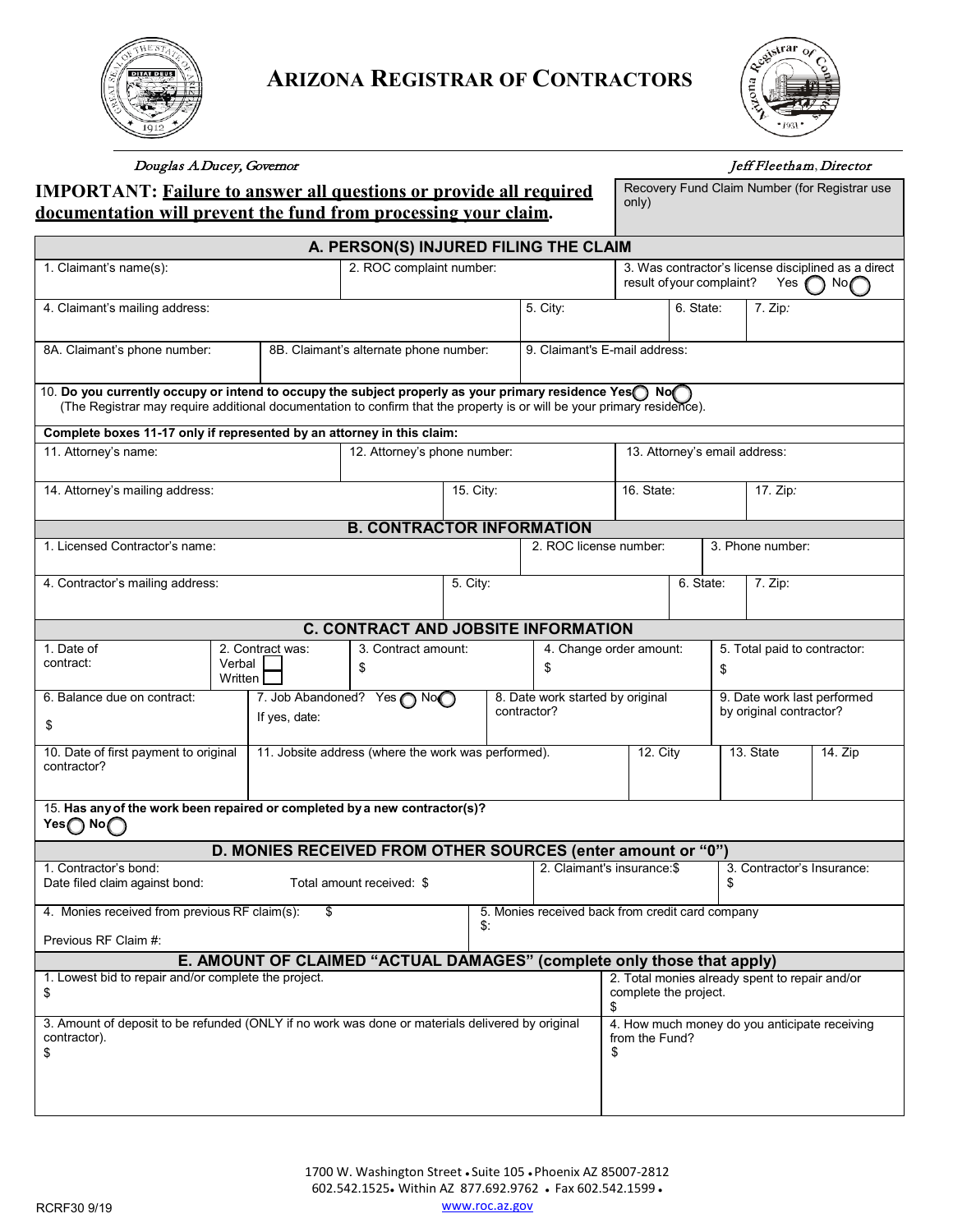

# **ARIZONA REGISTRAR OF CONTRACTORS**



# Douglas A. Ducey, Governor Jeff Fleetham, Director

|                                                                                                                                                    | F. LIST OF ALL PAYMENTS MADE TO ORIGINAL CONTRACTOR IN ORDER BY DATE<br>(If you need additional lines, you may duplicate this page.) |                       |                              |                            |                    |          |  |  |
|----------------------------------------------------------------------------------------------------------------------------------------------------|--------------------------------------------------------------------------------------------------------------------------------------|-----------------------|------------------------------|----------------------------|--------------------|----------|--|--|
| Please list below, and submit copies of all proofs of payment supporting your claim; i.e. cancelled checks, credit card statements, receipts, etc. |                                                                                                                                      |                       |                              |                            |                    |          |  |  |
|                                                                                                                                                    | Date of Payment                                                                                                                      | Person or Entity Paid | ROC License<br><b>Number</b> | Method of Payment          | <b>Amount Paid</b> | Comments |  |  |
|                                                                                                                                                    | 12/31/2009                                                                                                                           | ABC Contracting, Inc. | 123456                       | Check/Credit<br>Card/Other | \$<br>1.00         |          |  |  |
|                                                                                                                                                    |                                                                                                                                      |                       |                              |                            |                    |          |  |  |
| $\overline{c}$                                                                                                                                     |                                                                                                                                      |                       |                              |                            |                    |          |  |  |
| 3                                                                                                                                                  |                                                                                                                                      |                       |                              |                            |                    |          |  |  |
| 4                                                                                                                                                  |                                                                                                                                      |                       |                              |                            |                    |          |  |  |
| 5                                                                                                                                                  |                                                                                                                                      |                       |                              |                            |                    |          |  |  |
| 6                                                                                                                                                  |                                                                                                                                      |                       |                              |                            |                    |          |  |  |
| $\tau$                                                                                                                                             |                                                                                                                                      |                       |                              |                            |                    |          |  |  |
| 8                                                                                                                                                  |                                                                                                                                      |                       |                              |                            |                    |          |  |  |
| 9                                                                                                                                                  |                                                                                                                                      |                       |                              |                            |                    |          |  |  |
| 10                                                                                                                                                 |                                                                                                                                      |                       |                              |                            |                    |          |  |  |
|                                                                                                                                                    | Total Paid 0.00<br>Amount must match Section C5                                                                                      |                       |                              |                            |                    |          |  |  |

### **G. LIST OF MONIES SPENT TO COMPLETE/REPAIR THE PROJECT IN ORDER BY DATE** *(If you need additional lines, you may duplicate this page.)*

|                | Date of Receipt or<br>Invoice | Person or Entity Paid (Supplier<br>or Contractor) | ROC License<br>Number | Method of Payment          | <b>Amount Paid</b> | Comments                     |
|----------------|-------------------------------|---------------------------------------------------|-----------------------|----------------------------|--------------------|------------------------------|
|                | 12/31/2009                    | ABC Contracting, Inc.                             | 123456                | Check/Credit<br>Card/Other | \$<br>1.00         |                              |
| J.             |                               |                                                   |                       |                            |                    |                              |
| $\overline{2}$ |                               |                                                   |                       |                            |                    |                              |
| 3              |                               |                                                   |                       |                            |                    |                              |
| 4              |                               |                                                   |                       |                            |                    |                              |
| 5              |                               |                                                   |                       |                            |                    |                              |
| 6              |                               |                                                   |                       |                            |                    |                              |
| 7              |                               |                                                   |                       |                            |                    |                              |
| 8              |                               |                                                   |                       |                            |                    |                              |
| 9              |                               |                                                   |                       |                            |                    |                              |
| 10             |                               |                                                   |                       |                            |                    |                              |
|                |                               |                                                   |                       | Total Paid 0.00            |                    | Amount must match Section E2 |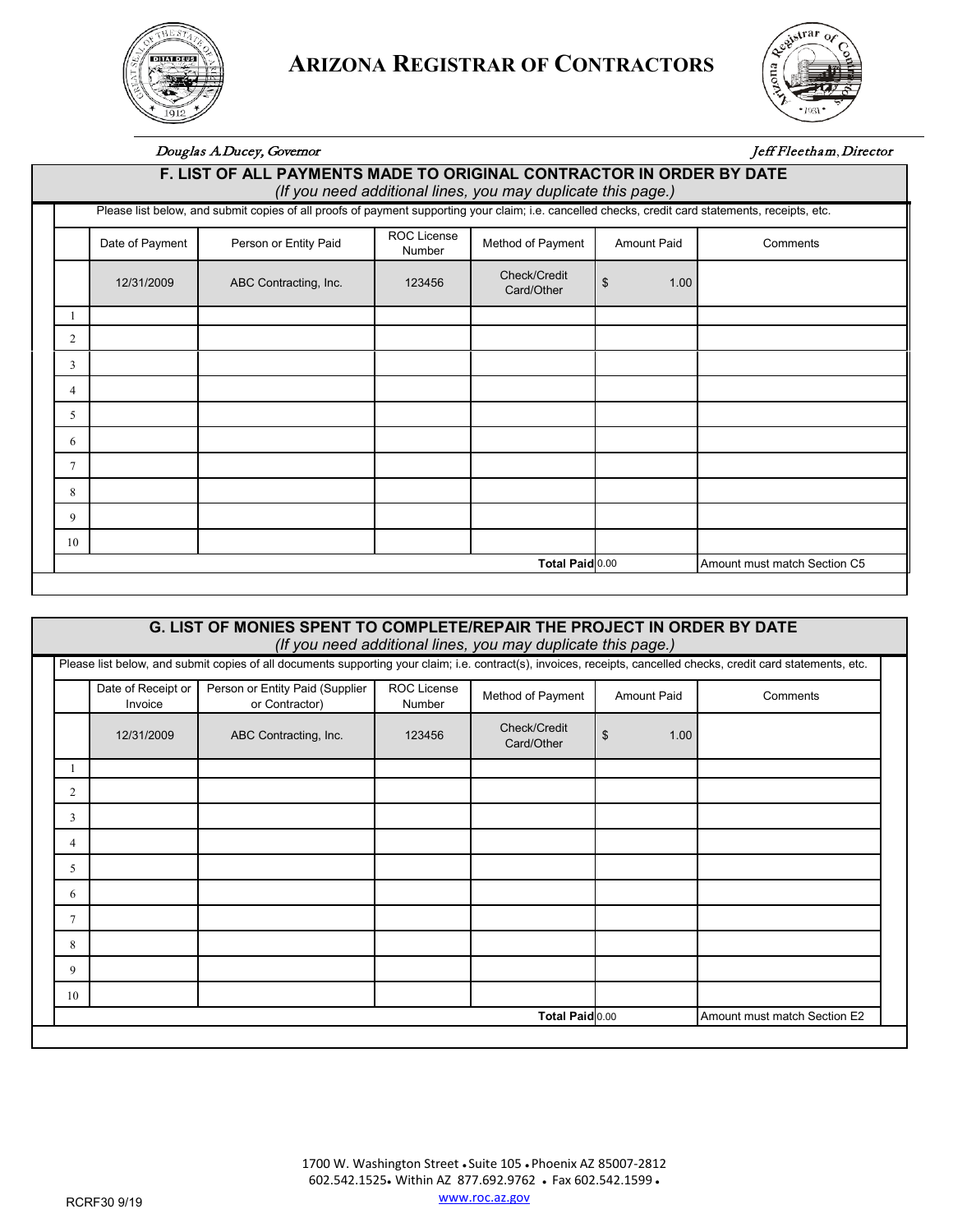

# **ARIZONA REGISTRAR OF CONTRACTORS**



#### Douglas A. Ducey, Governor Jeff Fleetham, Director

### **H. REQUIRED DOCUMENTATION CHECKLIST**

- **1. A copy of documentation from the contractor's bonding companyshowing the final disposition of your claim.**
	- Information regarding filing against the contractor's bond can be found on our website under the Contractor Info & Searches tab

#### **2. A copy of your current property deed. IMPORTANT: IF THE PROPERTY IS HELD IN TRUST, A COPY OF THE TRUST DOCUMENT MUST BE PROVIDED.**

• For property deed information and copies, contact your County Recorder'sOffice

#### **3. A copy of the contract.**

If purchase of new home, the Purchase Agreement.

If written, a copy of original signed construction contract, including all addenda and change

orders. If verbal, an original affidavit, signed and notarized, that includes the following information:

- Parties to the contract [include ROC license number(s)]
- Date of the contract
- Terms of the contract (start date, completion date, etc.)
- Detailed specifications of the work the contractor was to do, including all addenda and change orders
- Cost breakdown and total price of contract
- E-mails or other written communications from the contractor demonstrating the existence and terms of a contract

#### **4. Copies of documents that verify all payment(s) made on the contract, including, but not limited to:**

- Front AND back sides of cancelled checks
- Credit card statements
- Final HUD-1 executed settlement statement (for purchase of new or existinghome)
- Bank/lender statements showing payments made directly to the contractor
- Original affidavit to support any cash payments made directly to the contractor

#### **5. Proof of cost to repair and/or complete the project.**

- **A.** Submit copies of **TWO** itemized bids for each item requiring repairs or completion.
	- The bids must be from licensed residential contractors that are in good standing with the Registrar
	- NOTE: The bids you supply must match up with any written directive or findings from your underlying disciplinary case
- **B. IF REPAIRS ARE IN PROGRESS OR PROJECT IS COMPLETE:** copies of new contract(s) with licensed residential contractor(s) that are in good standing, invoices, receipts and proof of payment as specified in Box 5. NOTE: Only those costs incurred to complete or repair the corrective work ordered by the Registrar are compensable as 'actual damages.' A.R.S. § 32-1132.01.

#### **6. Proof of monies received from other sources.**

- Claims made upon your homeowner's or other insurance policy, the insurance company's resolution of the claim, and any checks or bank statements demonstrating payment from the insurance company.
- Claims made against the contractor's insurance policies, the insurance company's resolution of the claim, and any checks or bank statements demonstrating payment from the insurance company.
- Previous Recovery Fund claims, orders, and any checks or bank statements demonstrating payment on the previous Recovery Fund claim.
- Any civil judgments, orders, or settlement agreements with the original contractor or other parties to pay monies for the claimant's actual loss, and any checks or bank statements demonstrating payment on the judgment, order or settlement agreement.
- Any claim made to your credit card company, the credit card company's resolution of the claim, and any checks or bank statements demonstrating payment from the credit card company.